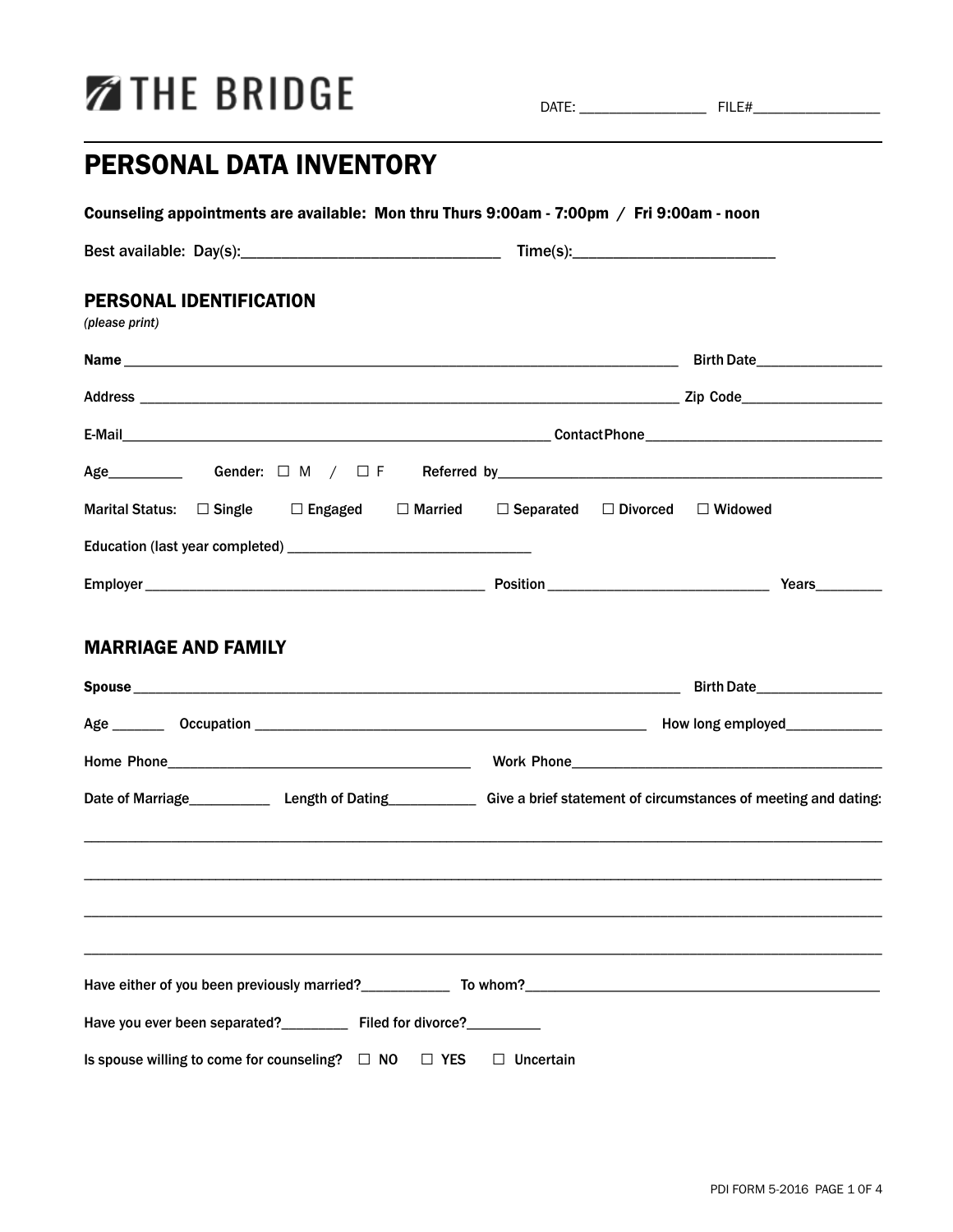#### Children Information:

| Name | Age | Gender   Where Living | Grade   Step-Child $Y/N$ |
|------|-----|-----------------------|--------------------------|
|      |     |                       |                          |
|      |     |                       |                          |
|      |     |                       |                          |
|      |     |                       |                          |

### HEALTH

| Weight changes recently: Lost__________________Gained___________________________                                                                                                                                              |  |  |  |  |
|-------------------------------------------------------------------------------------------------------------------------------------------------------------------------------------------------------------------------------|--|--|--|--|
|                                                                                                                                                                                                                               |  |  |  |  |
|                                                                                                                                                                                                                               |  |  |  |  |
|                                                                                                                                                                                                                               |  |  |  |  |
|                                                                                                                                                                                                                               |  |  |  |  |
| Current medication(s) and dosage: enterprise the control of the control of the control of the control of the control of the control of the control of the control of the control of the control of the control of the control |  |  |  |  |
| Have you ever used drugs for anything other than medical purposes?<br>If yes, please explain:                                                                                                                                 |  |  |  |  |
|                                                                                                                                                                                                                               |  |  |  |  |
| Do you drink alcoholic beverages?______ If so, how frequently and how much:___________________________________                                                                                                                |  |  |  |  |
| Do you drink coffee?_______ How much:_____________ Other caffeine drinks:__________________________ How much:_______                                                                                                          |  |  |  |  |
|                                                                                                                                                                                                                               |  |  |  |  |
| PDI FORM 5-2016 PAGE 2 OF 4                                                                                                                                                                                                   |  |  |  |  |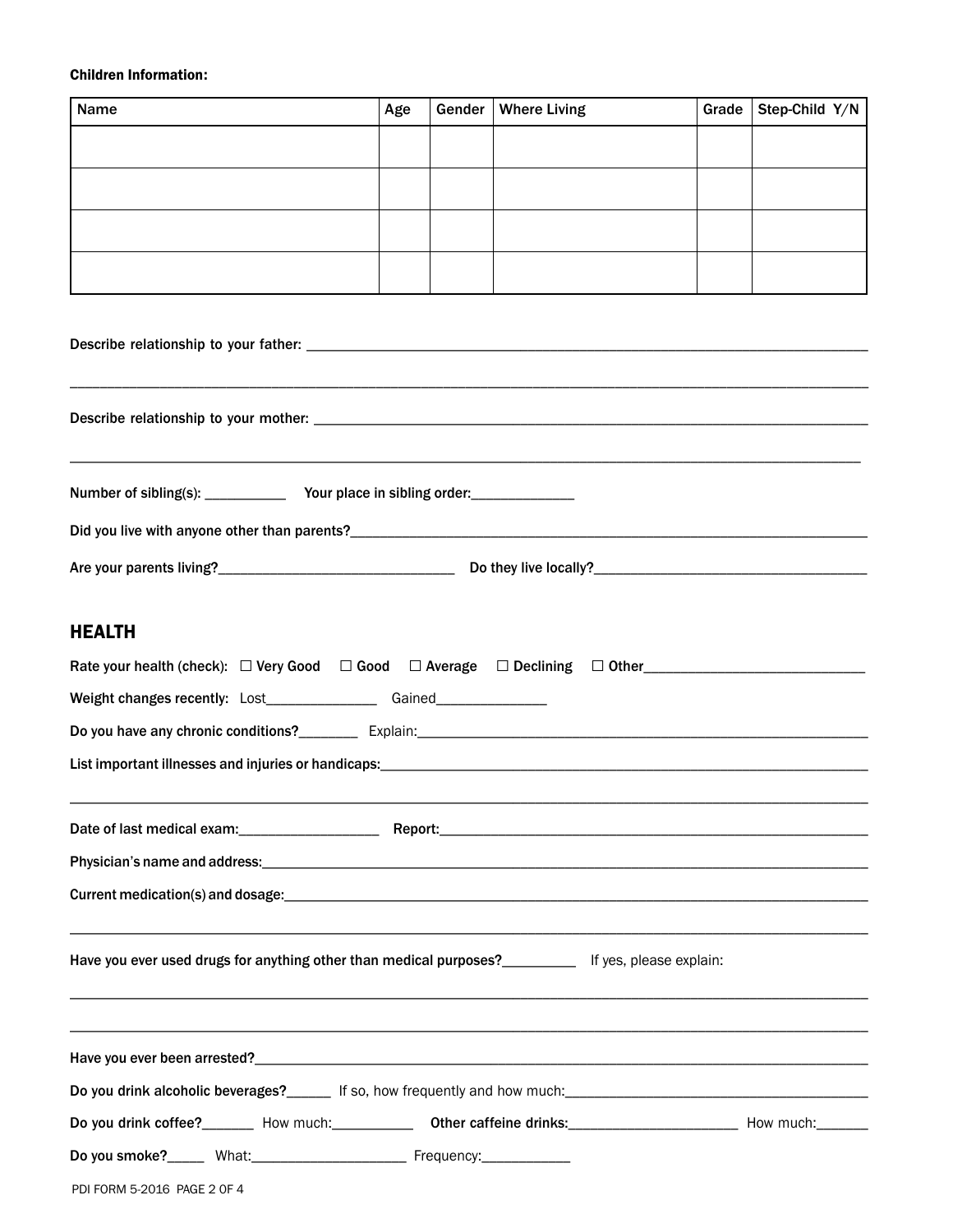| Have you ever had interpersonal problems on the job?_____________________________ |                                                                                                                                  |  |
|-----------------------------------------------------------------------------------|----------------------------------------------------------------------------------------------------------------------------------|--|
|                                                                                   |                                                                                                                                  |  |
|                                                                                   |                                                                                                                                  |  |
| records?                                                                          | Are you willing to sign a release of information form so that your counselor may write for social, psychiatric, or other medical |  |

### SPIRITUAL

| Pastor's Name: <b>Example 2018</b>                                                                                                                                                                                                        |  |  |  |
|-------------------------------------------------------------------------------------------------------------------------------------------------------------------------------------------------------------------------------------------|--|--|--|
| Member: $\Box$ YES $\Box$ NO Church attendance per month: $\Box$ 0 $\Box$ 1 $\Box$ 2 $\Box$ 3 $\Box$ 4 $\Box$ 5 $\Box$ 6 $\Box$ 7 $\Box$ 8+                                                                                               |  |  |  |
|                                                                                                                                                                                                                                           |  |  |  |
| Do you believe in God?_____________ Do you pray?______________ Would you say that you are a Christian?________                                                                                                                            |  |  |  |
| Or still in the process of becoming a Christian?<br>Have you ever been baptized?                                                                                                                                                          |  |  |  |
| How often do you read the Bible? $\Box$ Never $\Box$ Occasionally $\Box$ Often $\Box$ Daily                                                                                                                                               |  |  |  |
|                                                                                                                                                                                                                                           |  |  |  |
| Are you involved in some kind of ministry at your church or elsewhere?<br>Are you involved in some kind of ministry at your church or elsewhere?<br>Do you financially support your church on a regular basis? $\square$ YES $\square$ NO |  |  |  |
| <b>WOMEN ONLY</b>                                                                                                                                                                                                                         |  |  |  |
| Have you had any menstrual difficulties?_______ If you experience tension, tendency to cry, other symptoms prior to your                                                                                                                  |  |  |  |
|                                                                                                                                                                                                                                           |  |  |  |
| Is your husband willing to come for counseling?<br>Lis he in favor of your coming?<br>If no, please explain:                                                                                                                              |  |  |  |

\_\_\_\_\_\_\_\_\_\_\_\_\_\_\_\_\_\_\_\_\_\_\_\_\_\_\_\_\_\_\_\_\_\_\_\_\_\_\_\_\_\_\_\_\_\_\_\_\_\_\_\_\_\_\_\_\_\_\_\_\_\_\_\_\_\_\_\_\_\_\_\_\_\_\_\_\_\_\_\_\_\_\_\_\_\_\_\_\_\_\_\_\_\_\_\_\_\_\_\_\_\_\_\_\_\_\_\_

\_\_\_\_\_\_\_\_\_\_\_\_\_\_\_\_\_\_\_\_\_\_\_\_\_\_\_\_\_\_\_\_\_\_\_\_\_\_\_\_\_\_\_\_\_\_\_\_\_\_\_\_\_\_\_\_\_\_\_\_\_\_\_\_\_\_\_\_\_\_\_\_\_\_\_\_\_\_\_\_\_\_\_\_\_\_\_\_\_\_\_\_\_\_\_\_\_\_\_\_\_\_\_\_\_\_\_\_

\_\_\_\_\_\_\_\_\_\_\_\_\_\_\_\_\_\_\_\_\_\_\_\_\_\_\_\_\_\_\_\_\_\_\_\_\_\_\_\_\_\_\_\_\_\_\_\_\_\_\_\_\_\_\_\_\_\_\_\_\_\_\_\_\_\_\_\_\_\_\_\_\_\_\_\_\_\_\_\_\_\_\_\_\_\_\_\_\_\_\_\_\_\_\_\_\_\_\_\_\_\_\_\_\_\_\_\_